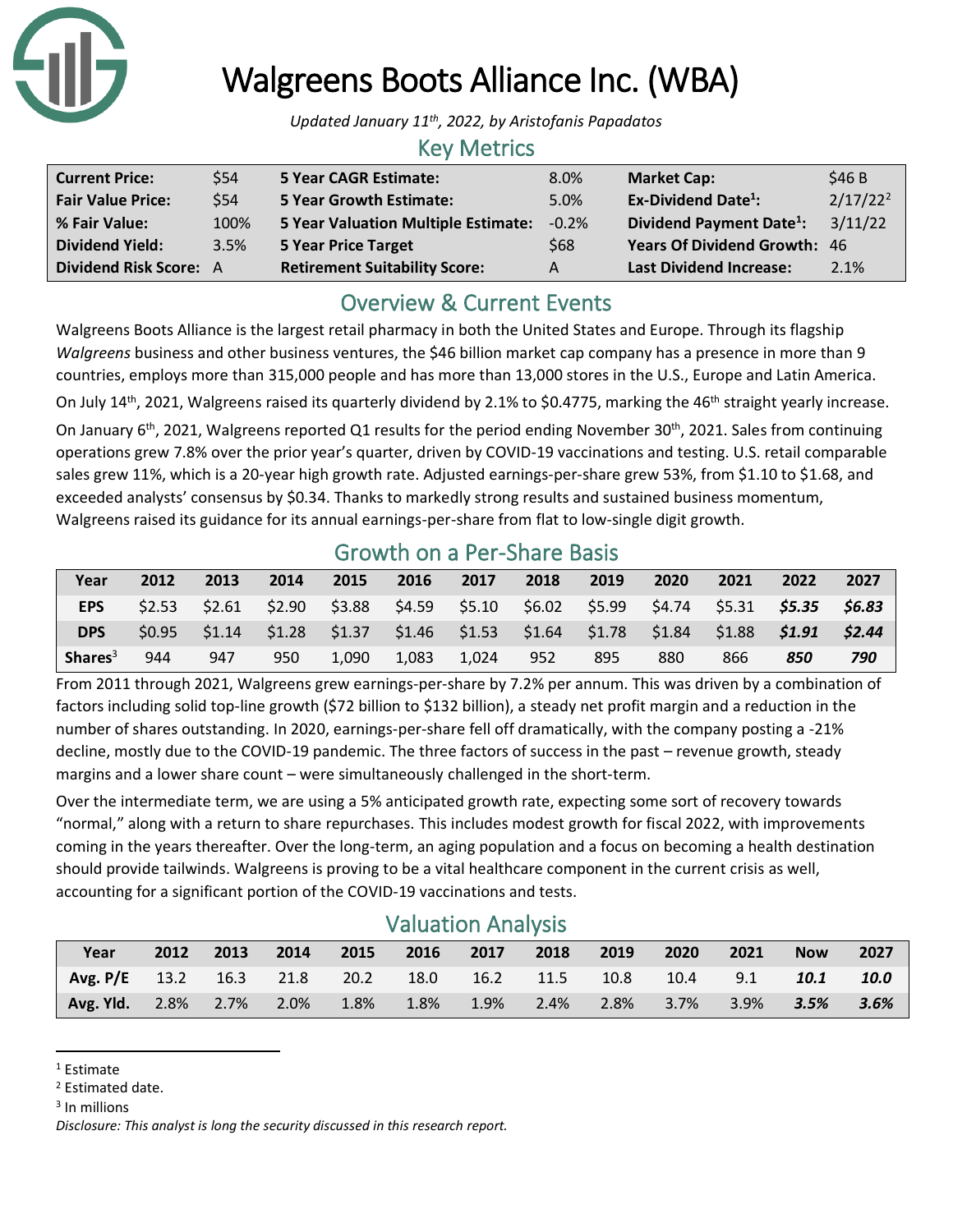

# Walgreens Boots Alliance Inc. (WBA)

#### *Updated January 11th, 2022, by Aristofanis Papadatos*

During the past decade shares of Walgreens have traded with an average price-to-earnings ratio of about 15. However, this was during a time when the company's growth rate was much more robust. We have reduced this fair value multiple, to 10 times earnings, to better reflect a slower anticipated growth rate moving forward. The current price-toearnings ratio of 10.1 implies a marginal valuation headwind of -0.2% per year over the next five years.

Meanwhile, the stock offers a generous 3.5% dividend. Walgreens has raised its dividend for 46 consecutive years. Even with an expectation of slowing earnings growth, with a modest payout ratio, there is ample room for the dividend to continue to grow for many more years.

#### Safety, Quality, Competitive Advantage, & Recession Resiliency

| Year   | 2012 | 2013 | 2014 2015 2016 2017 2018 2019 |  |     | 2020    |         | $\sqrt{2021}$ 2022 | 2027 |
|--------|------|------|-------------------------------|--|-----|---------|---------|--------------------|------|
| Payout | 38%  | 44%  | 44% 35% 32% 30% 27% l         |  | 30% | $-39\%$ | $-35\%$ | $-36\%$            | 36%  |

Walgreens' competitive advantage lies in its vast scale and network in an important and growing industry. The payout ratio remains reasonable and should continue to add an income ballast for investors. Furthermore, despite the reduced earnings in 2020, it should be noted that Walgreens has put together a very strong record in good times or bad. Walgreens' earnings dipped just -6.9% in 2009, as an illustration.

As of the most recent quarter, Walgreens held \$4.1 billion in cash, \$20.3 billion in current assets and \$81.3 billion in total assets against \$24.4 billion in current liabilities and \$63.1 billion in total liabilities. Long-term debt stood at \$11.2 billion.

## Final Thoughts & Recommendation

Walgreens has proven to be an exceptional company over the years. The dividend track record is excellent and earnings growth has been solid. However, as the stock has rallied 55% off its bottom in late 2020, it has become somewhat less attractive. We expect the stock to offer an 8.0% average annual return over the next five years thanks to 5% growth and a 3.5% starting yield, partly offset by a marginal valuation headwind. We still view Walgreens as attractive but lower its rating from "buy" to "hold".

## Total Return Breakdown by Year



[Click here to rate and review this research report. Your feedback is important to us.](https://suredividend.typeform.com/to/S0SIkB)

*Disclosure: This analyst is long the security discussed in this research report.*